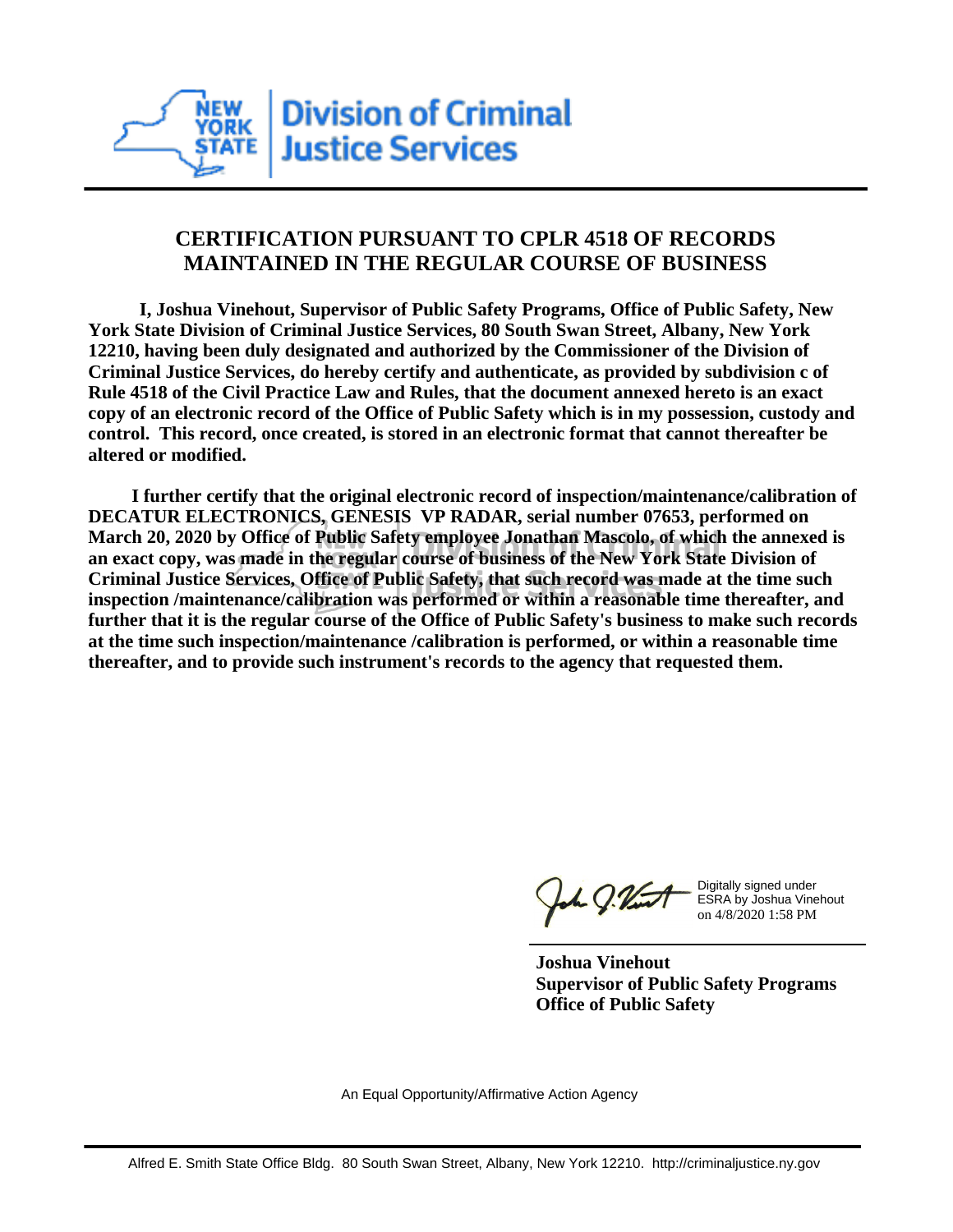## **RADAR RECORD OF INSPECTION / MAINTENANCE / CALIBRATION**

## **Name of Submitting Agency: Stony Point Town Police Department Manufacturer: DECATUR ELECTRONICS Model: GENESIS VP Date: March 20, 2020 Serial Number: 07653**

 **I hereby certify that DECATUR ELECTRONICS RADAR, model GENESIS VP, serial number 07653/ / N/A / / N/A, has been calibrated using standards whose accuracies are established by the National Bureau of Standards, or have been derived by the ratio type of self calibration techniques. Calibration has been effected by controlled tests performed on the date indicated above.**

| <b>Test No</b> | <b>Internal Standard</b>                   | <b>Test Result</b> |
|----------------|--------------------------------------------|--------------------|
|                | 60 MPH                                     | 60 MPH             |
| <b>Test No</b> | <b>Certification Standard (Stationary)</b> | <b>Test Result</b> |
|                | 77 MPH                                     | 77 MPH             |
|                | 33 MPH<br><b>YORK</b>                      | <b>33 MPH</b>      |
| <b>Test No</b> | <b>Certification Standard (Moving)</b>     | <b>Test Result</b> |
|                | N/A MPH                                    | N/A MPH            |
|                | N/A MPH                                    |                    |

**Turning Fork Certification / Date of Certification: March 20, 2020**

| <b>Serial Number</b> | Frequency    | <b>Test Result</b> |
|----------------------|--------------|--------------------|
|                      | . H7<br>5589 |                    |

**The above stated tuning fork has been tested and found to oscillate at 5589 Hertz. It will cause a calibration signal of 77 MPH when used with a Doppler traffic radar operating at 24,150 Mhz.**

| <b>Serial Number</b> | Frequency | <b>Test Result</b> |
|----------------------|-----------|--------------------|
| 219946               | 2392 HZ   | 33 MPH             |

**The above stated tuning fork has been tested and found to oscillate at 2392 Hertz. It will cause a calibration signal of 33 MPH when used with a Doppler traffic radar operating at 24,150 Mhz.**

 **I further certify that the entries made in these records were made at the time that the inspection /maintenance/calibration of the above identified RADAR was performed, or within a reasonable time thereafter.**

 *page 1 of 2* 

Digitally signed under ESRA by Jonathan Mascolo on 3/20/2020 12:30 PM

**Jonathan Mascolo Highway Safety Equipment Technician Office of Public Safety**

**\_\_\_\_\_\_\_\_\_\_\_\_\_\_\_\_\_\_\_\_\_\_\_\_\_\_\_\_\_\_\_\_\_\_\_\_\_**